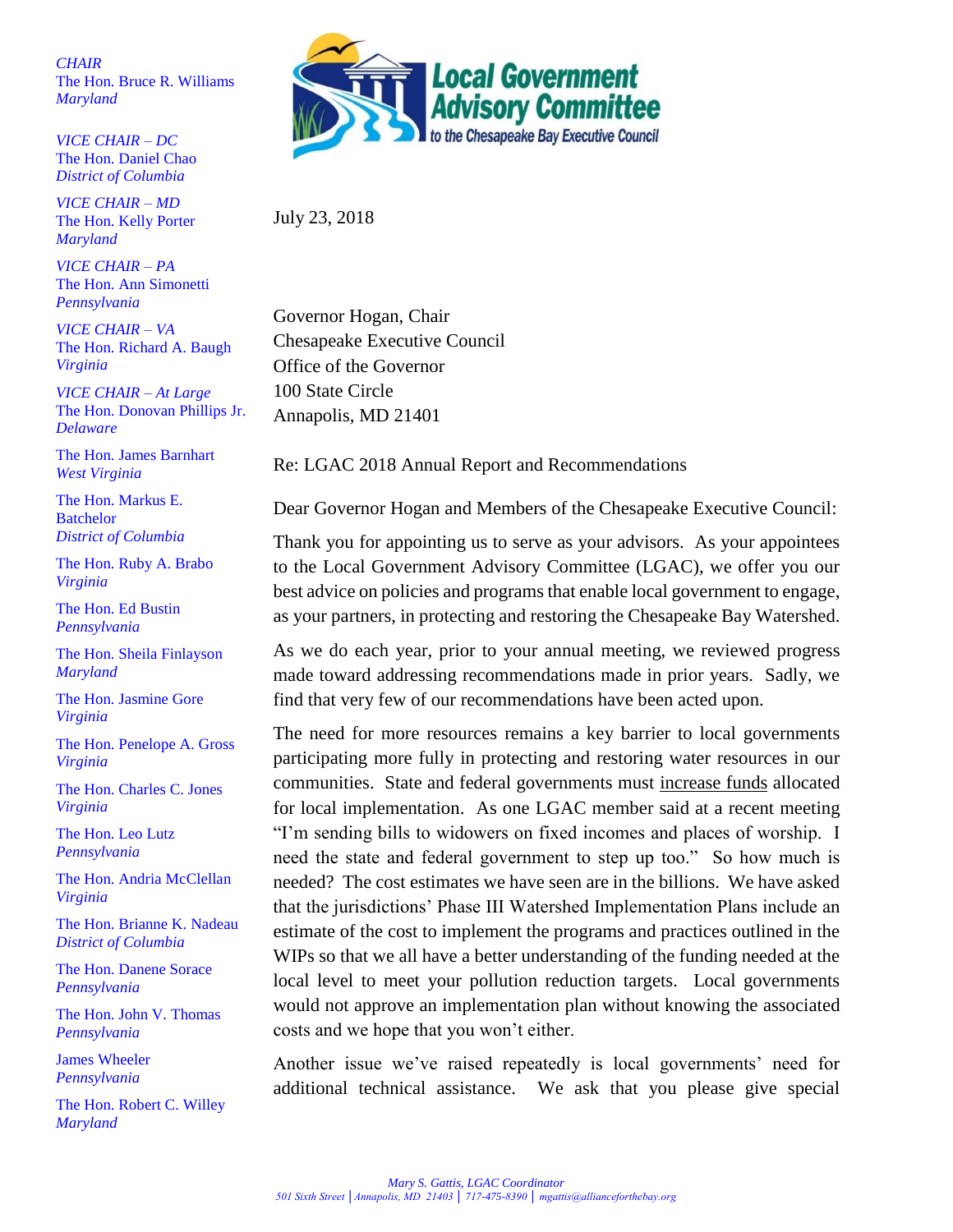consideration to the recommendations we provide on this issue. We know we are not alone with respect to this issue. During a series of roundtables held with our peers in Virginia and Pennsylvania this summer we heard officials express concern for their farmers and the challenges they face reducing pollutant loads from agricultural lands. The Directive for Agricultural Technical Assistance, which we hope you will sign, is a step in the right direction but local governments need help too and we need you to take action to address this issue.

Our 2018 Report and Recommendations are attached and we look forward to discussing these with you when you meet on August 7.

Sincerely,

Bark

Bruce Williams, LGAC Chair

Cc: Chesapeake Executive Council Jim Edwards, Acting Director, Chesapeake Bay Program

Enclosure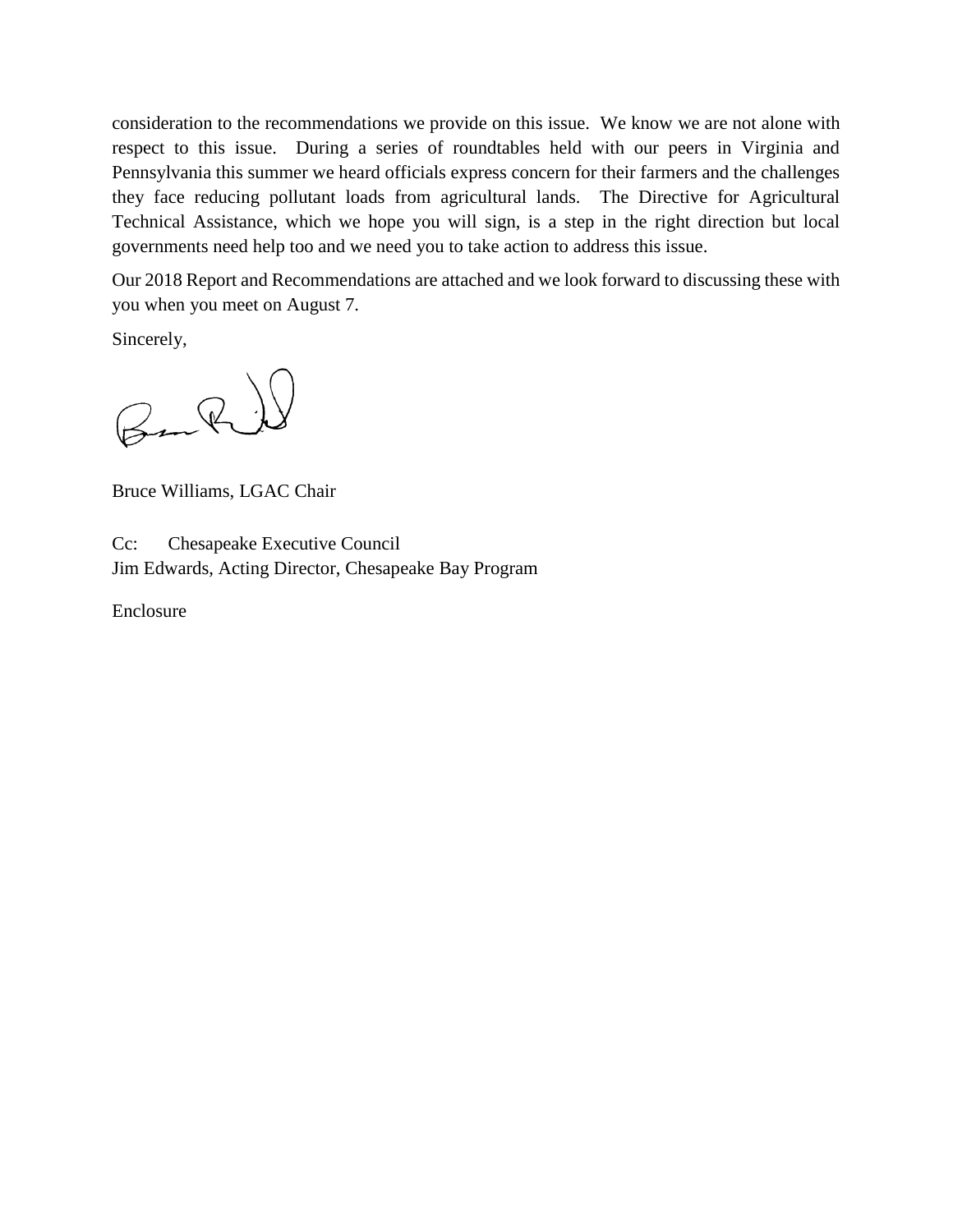

## **Annual Report to the Chesapeake Bay Executive Council August 2018**

Each year LGAC explores issues affecting local governments' ability to participate more fully in realizing the Vision contained in the 2014 Chesapeake Bay Watershed Agreement. What we learned over the last year is that local governments are concerned about healthy watersheds, flooding, infrastructure maintenance, regulatory compliance, climate resiliency, stream health and a variety of other issues that affect the health, safety and welfare of their constituents, as well as the health of the Bay. Without additional state and federal support, however, we will continue to fall short of our collective vision for an environmentally and economically sustainable Chesapeake Bay watershed.

Therefore, we recommend the Executive Council take the following actions to advance Chesapeake Bay watershed restoration and protection efforts at the local level.

## **1. Continue focus on better engaging local government**

State and federal government representatives benefit from listening to local government leaders. As one LGAC member said "If you know *one* community, you know *one* community." Therefore, we suggest you create more opportunities to engage in open dialogue with local officials during Phase III WIP development and allow more time for dialogue in meetings with local government officials. Less talking at us, more talking with us. The ability to see the world from the perspective of local government is critical to your success.

Another aspect of improving local engagement relates to communicating expectations. Local governments need clear direction from regulatory agencies on how to comply with statutory and regulatory requirements. For example, in Virginia, when local governments required to comply with the Chesapeake Bay Preservation Act requested direction on what is expected relative to conducting the agricultural assessment, the guidance was unclear. Likewise, for communities in Pennsylvania, compliance with MS4 permits has been administratively burdensome and costly due to lack of clear guidance. Some communities spent significant resources writing pollution reduction plans, some of which were never approved, under the previous permit. Then a new permit was issued with new planning requirements, making the prior plans obsolete. Local governments want to put their resources into implementation of practices, not paperwork. Clear direction will help ensure they get to do that.

Finally, regulatory agencies should work closely with local governments' trusted sources to ensure that regulatory requirements and other vital information is broadly disseminated.